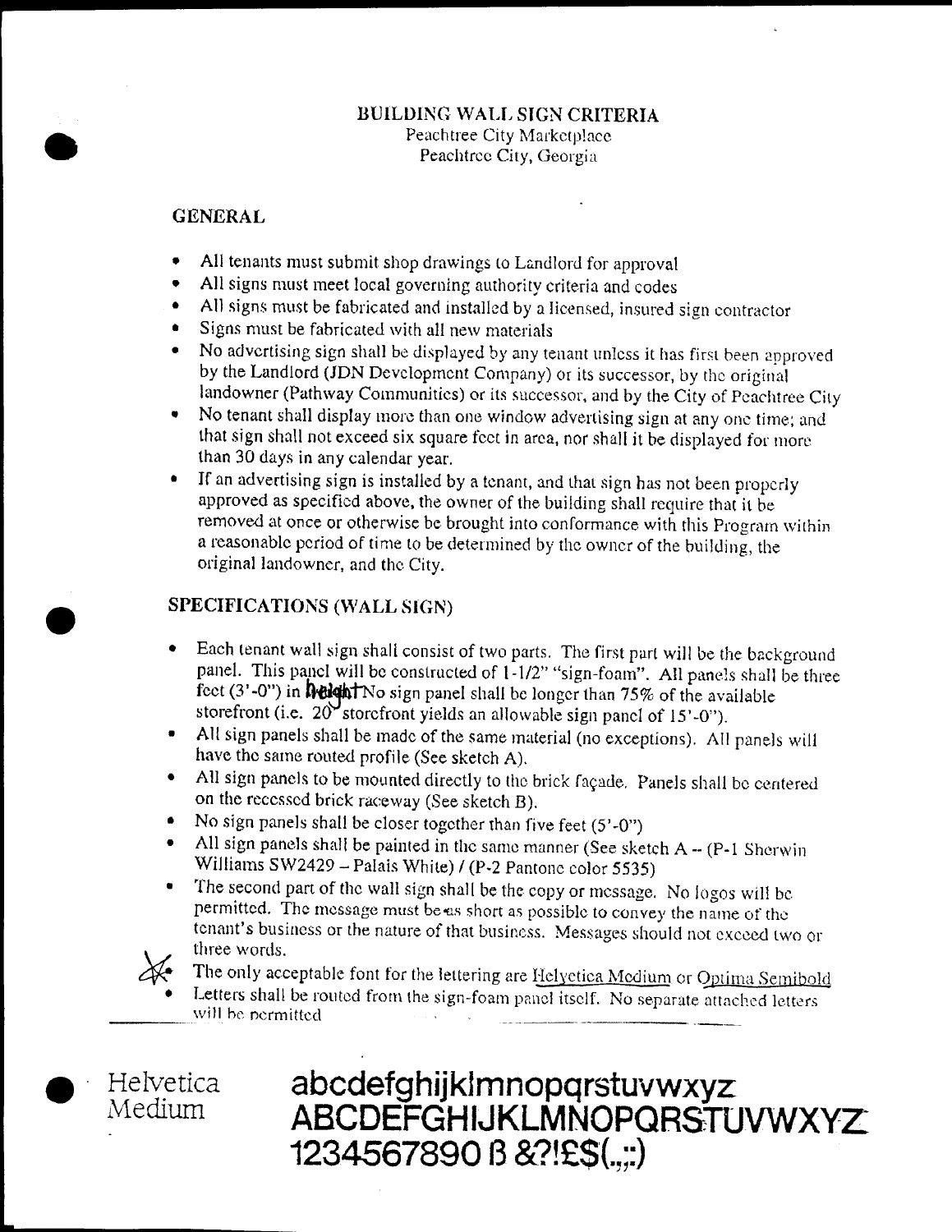Wall Sign Criteria - continued Peachtree City Marketplace

- Acceptable paint colors for the letters are as follows:  $\bullet$  $Re$   $\hat{V}$ 
	- Sherwin Williams SW2909 Redwing
	- Sherwin Williams SW2940 BridgePost  $B$ La $B$  $\bullet$
	- Sherwin Williams SW4029 Pillar White  $\bullet$
	- Pantone color 5535 (Green to match sign panel border)  $\bullet$

## **ATTACHMENTS**

- Sketch A Blovation and Section of Sign Panel  $\epsilon$
- Sketch  $B \sim$  Elevation of Bullding Façade showing sign focation  $\bullet$
- Color sample of Sign Panels  $\bullet$

**TO MANAGER A SHOCK** 

**CONTRACTOR CONTRACTOR** 

Yourning grows to me.

 $\label{eq:2} \frac{\partial}{\partial t} \frac{\partial}{\partial t} \frac{\partial}{\partial x} \frac{\partial}{\partial x} \frac{\partial}{\partial x} \frac{\partial}{\partial x} \frac{\partial}{\partial x} \frac{\partial}{\partial x} \frac{\partial}{\partial x} \frac{\partial}{\partial x}$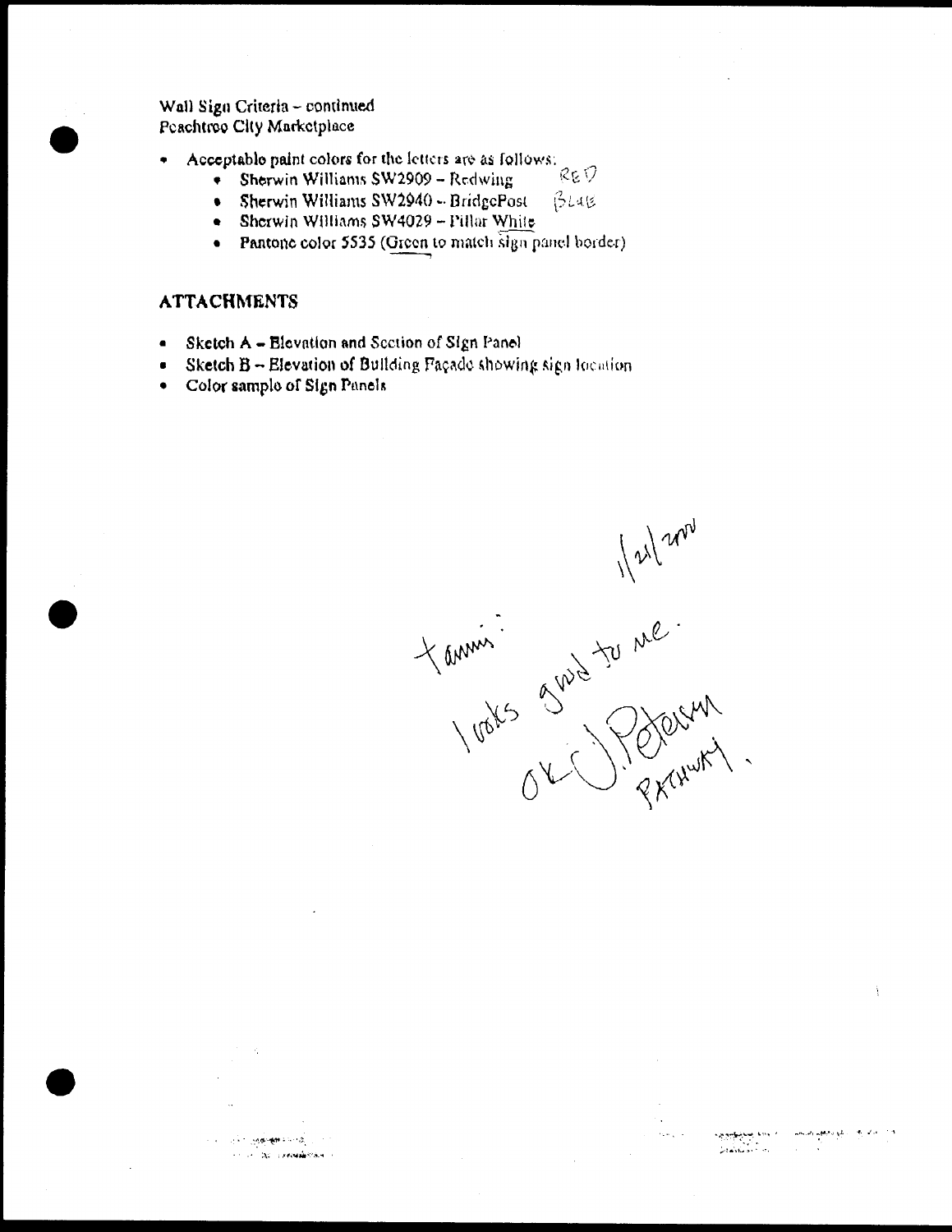





 $\mathcal{O}_{\partial \mathrm{RHS}}$  Wade 562,2439 COLLETT





CICONES



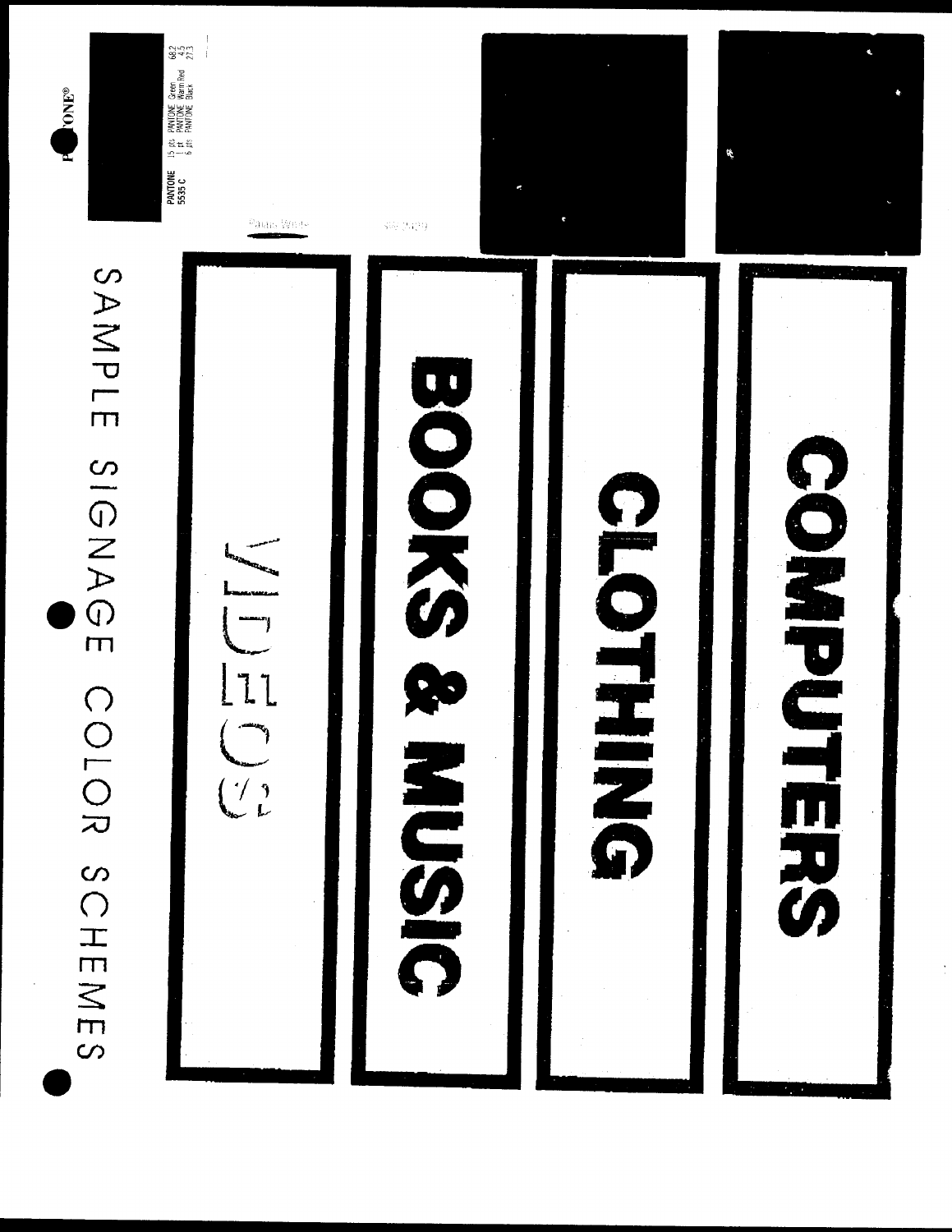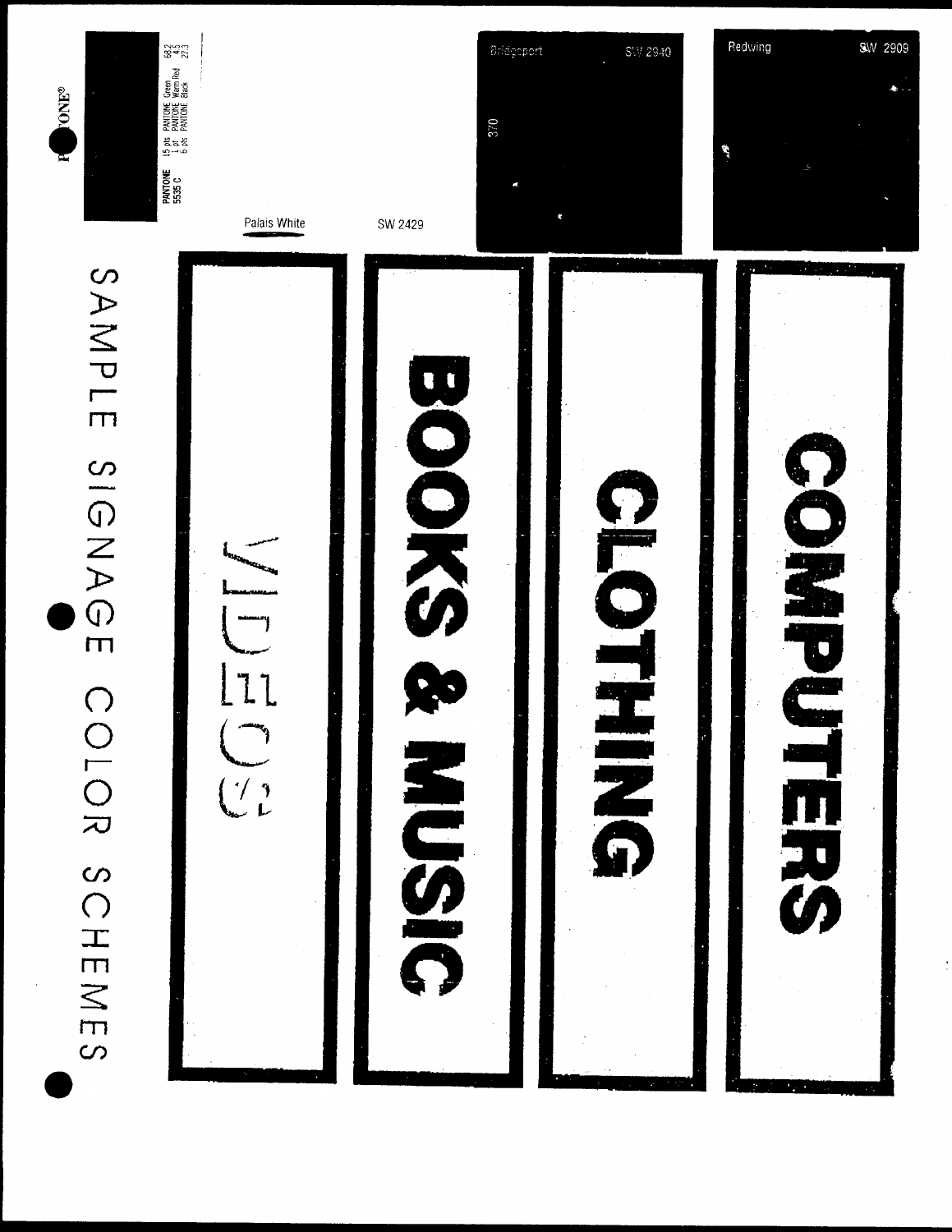# EXHIBIT "I" CONT.

# TENANT SIGN CRITERIA



# **SKETCH B**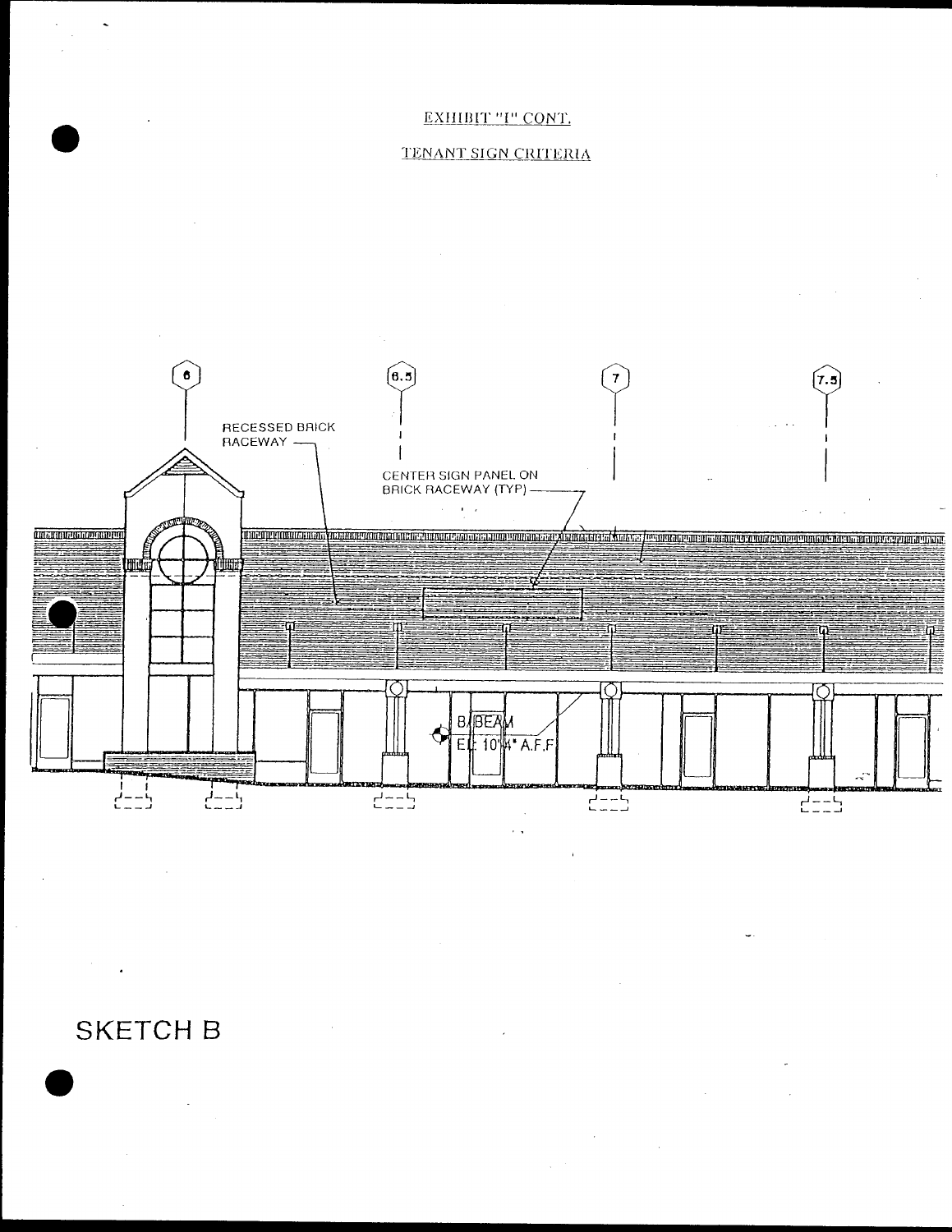# EXHIBIT "I" CONT.

# TENANT SIGN CRITERIA

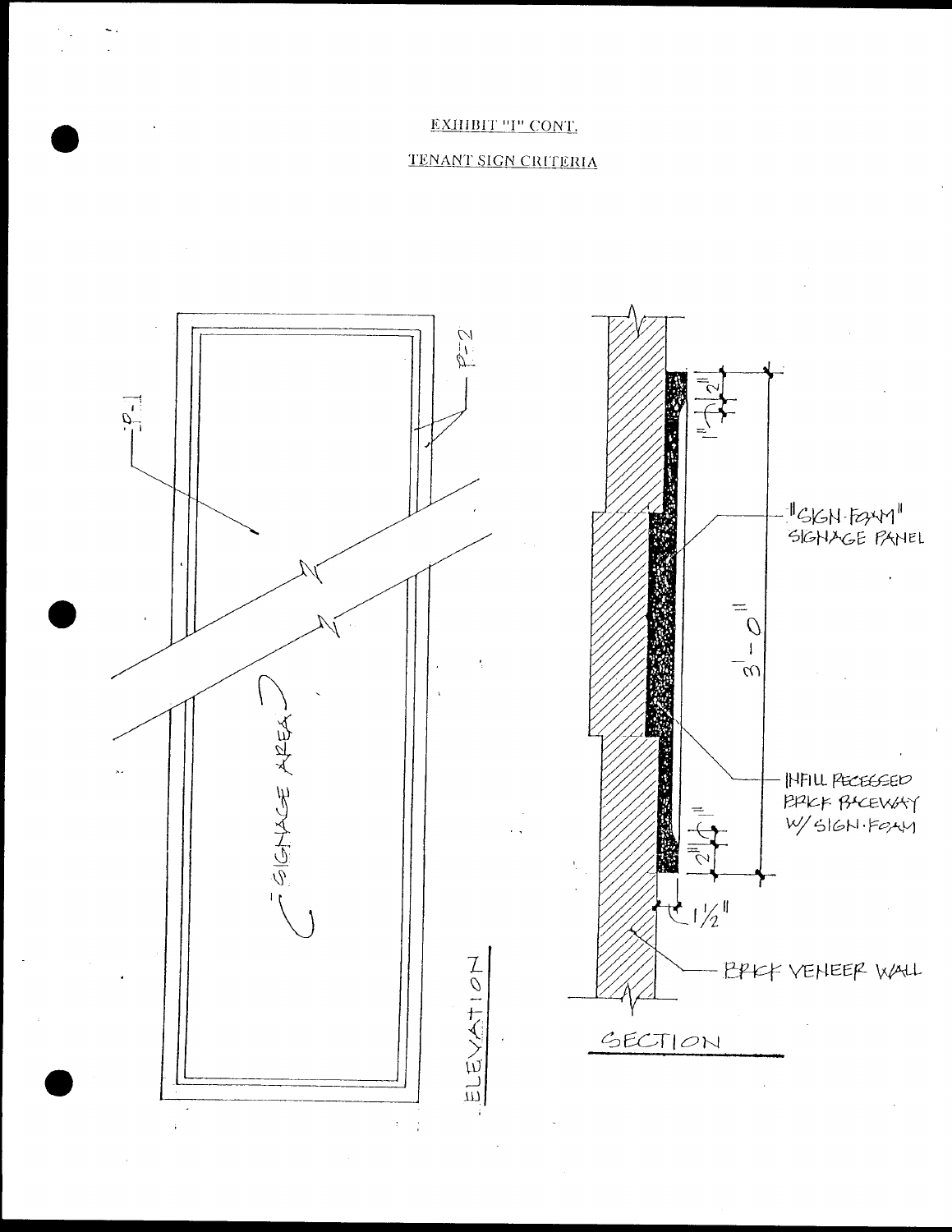

Manufacturers of Architectural Interior and Exterior Signage



HELVETICA MEDIUM 2004

|              |          |               |                       |               |                               |      |        | $\overline{\cdot}$ |                            |               |                                                  | $\boldsymbol{a}$ |
|--------------|----------|---------------|-----------------------|---------------|-------------------------------|------|--------|--------------------|----------------------------|---------------|--------------------------------------------------|------------------|
|              |          |               | 1.567766314           |               |                               |      |        |                    | <b>A [912] 10 UC</b>       |               | 1614                                             |                  |
| stroke width |          | 58E           | $\frac{1}{\sqrt{16}}$ | $\frac{1}{2}$ | $\mathbb{F}$                  | in L | 131511 |                    | <b>142 AM S PE</b>         |               | $\frac{3}{10}$ in $\frac{1}{3}$ in $\frac{1}{2}$ | 1176.            |
|              | PK   DRS |               | $-300$                | $\frac{1}{2}$ | 181181                        |      |        |                    | $1.70$ $2.71$ $1.4$ $2.72$ | $\frac{1}{2}$ |                                                  | 334 4 12 556     |
| į            |          | $\frac{1}{2}$ | Ŗ                     | <br>ខេ        | $\frac{1}{2}$ 58              |      | ă      |                    |                            |               |                                                  |                  |
|              |          |               |                       |               | <b>Card showings - brocas</b> |      |        |                    |                            |               | <b>Problems</b> and residence                    |                  |

212345<br>67890 **N** KLIY<br>XY **BAY** FGHIJ<br>TUVW  $\underline{\mathbf{u}}$ .<br>Ød  $\underline{\mathbb{W}}\boxtimes$  $\circledS$  A  $O_4$  $\textcircled{\scriptsize{m}}$ QZ)

 $\overline{9}$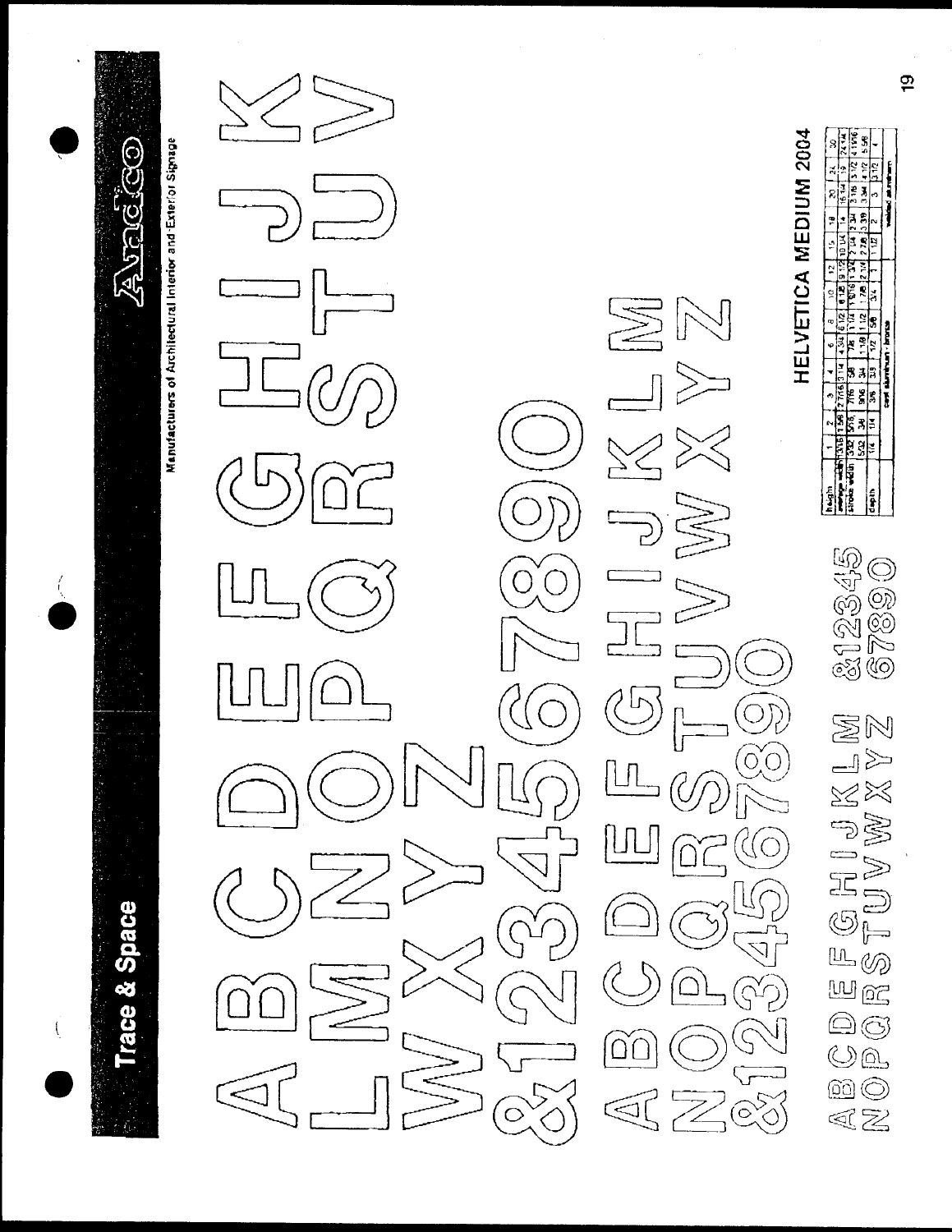

# $\begin{array}{c}\n\hline\n\end{array}$  $\begin{picture}(45,17) \put(0,0){\line(1,0){155}} \put(15,0){\line(1,0){155}} \put(15,0){\line(1,0){155}} \put(15,0){\line(1,0){155}} \put(15,0){\line(1,0){155}} \put(15,0){\line(1,0){155}} \put(15,0){\line(1,0){155}} \put(15,0){\line(1,0){155}} \put(15,0){\line(1,0){155}} \put(15,0){\line(1,0){155}} \put(15,0){\line(1,0){155}} \$

W W XX W Z  $(300456678)$ SIUVWXVZ  $\begin{bmatrix} 1 \\ -1 \\ 1 \\ 1 \end{bmatrix}$  $\hat{\circ}$ 

&12345<br>67890 abcdefghiklmnopqr<br>stuvwxyz

# HELVETICA MEDIUM 2004 LC

|               |    |                                               | Casil adult inuit bronze |   | Ż   | ion                   |
|---------------|----|-----------------------------------------------|--------------------------|---|-----|-----------------------|
| ž,            |    |                                               | ١£                       | 3 |     |                       |
| $\frac{1}{2}$ |    | 착                                             | $\mathbb{R}^n$           | ¥ |     |                       |
| ž,            | ξ, | J                                             | aria.                    | Ę | 회통증 | <b>AQM</b><br>india . |
| ić i          | ă  |                                               | 512                      | ă |     |                       |
|               |    | 512 & 4 B 12 & 6   11 & 8   14 & 10   17 & 12 |                          |   |     |                       |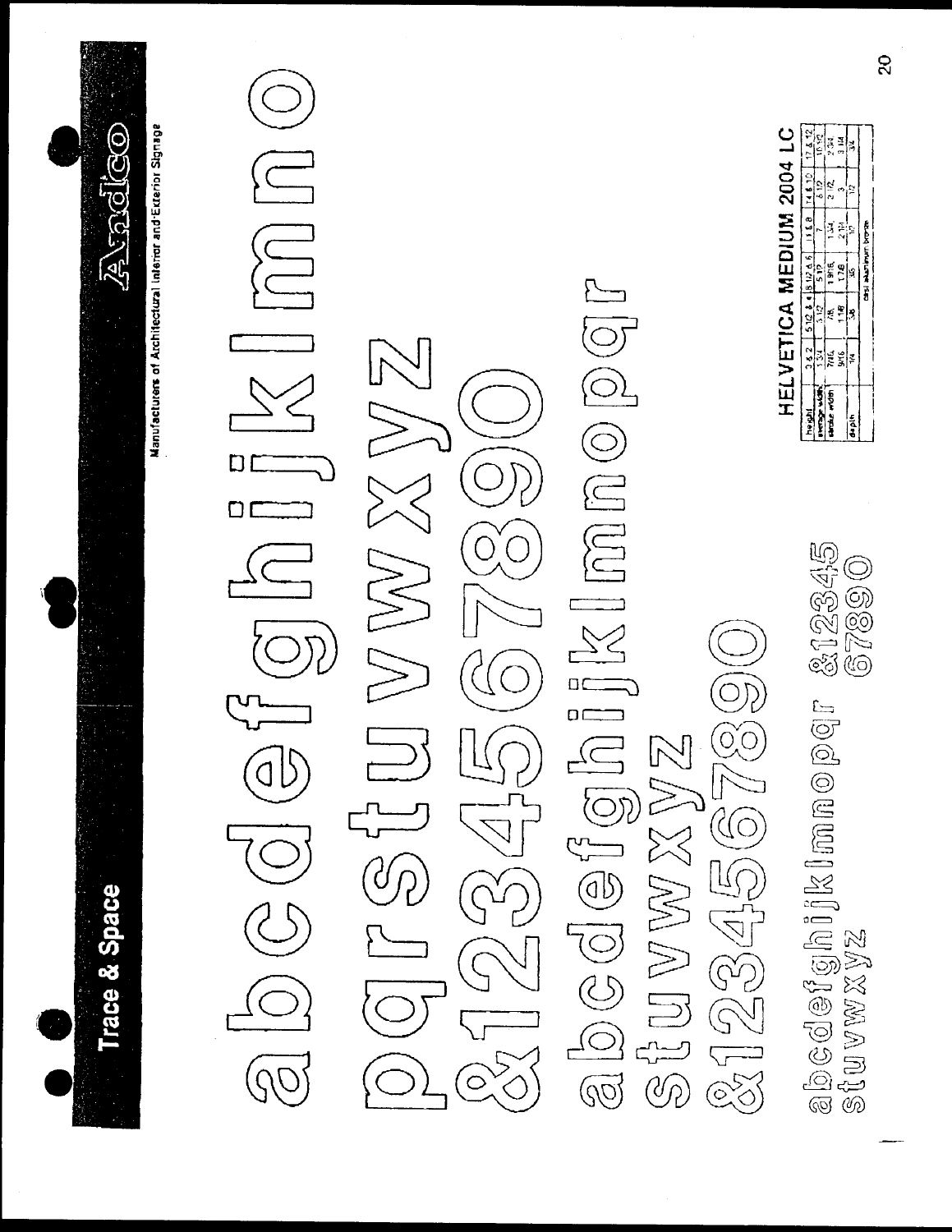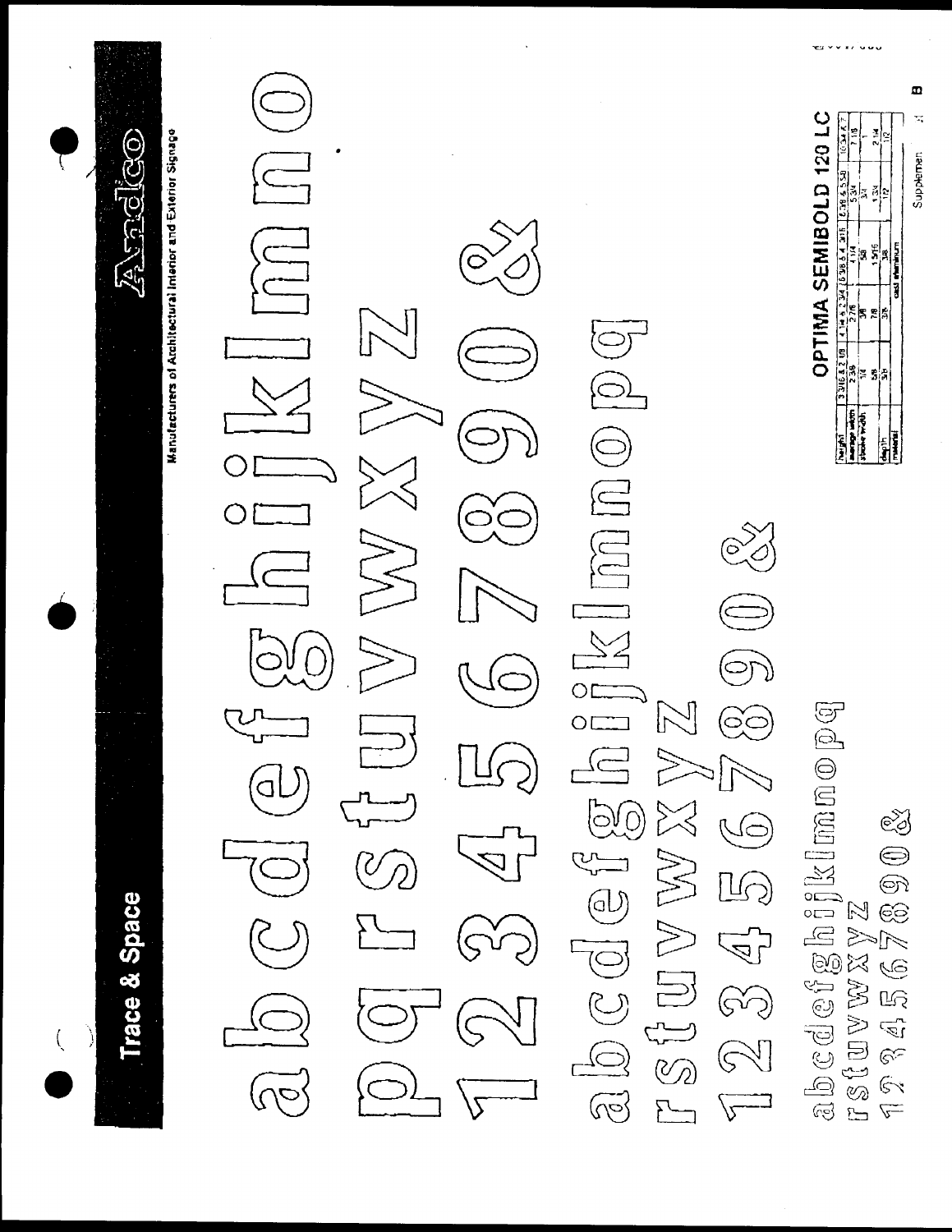

**Trace & Space** 

Manufacturers of Architectural Interior and Exterior Signage

 $\circ$ 

L MAIN  $\overline{z}$  $\sqrt{2}$  $\frac{1}{\varphi}$ 

120 Supplement Sheet  $\begin{array}{|c|c|c|c|c|}\n\hline\n16 & 18 & 24 & 30 & 35 \\
\hline\n14 & 39 & 16 & 18 & 58 & 77 & 12 & 56 \\
\hline\n2 & 39 & 7 & 30 & 12 & 12 & 12 & 4 \\
\hline\n\end{array}$  $\frac{1}{2} \frac{1}{14} \frac{1}{2} \frac{1}{24}$ **OPTIMA SEMIBOLD**  $\frac{2}{3}$  $\frac{1}{2}$ <br>  $\frac{1}{2}$ <br>  $\frac{1}{2}$ <br>  $\frac{1}{2}$ <br>  $\frac{1}{2}$ <br>  $\frac{1}{2}$  $\frac{1}{2}$ 의원 E ļ5 anska Maniz degih<br>matural

SLMAN ₹ න්  $\bigodot$ ලිපි  $\mathbb{R}$ <u>16</u> نسا<br>سے  $\underline{\mathbb{R}}$  $\frac{1}{2}$ <u>දින</u>  $\tilde{\mathbb{R}}$  $\overline{a}$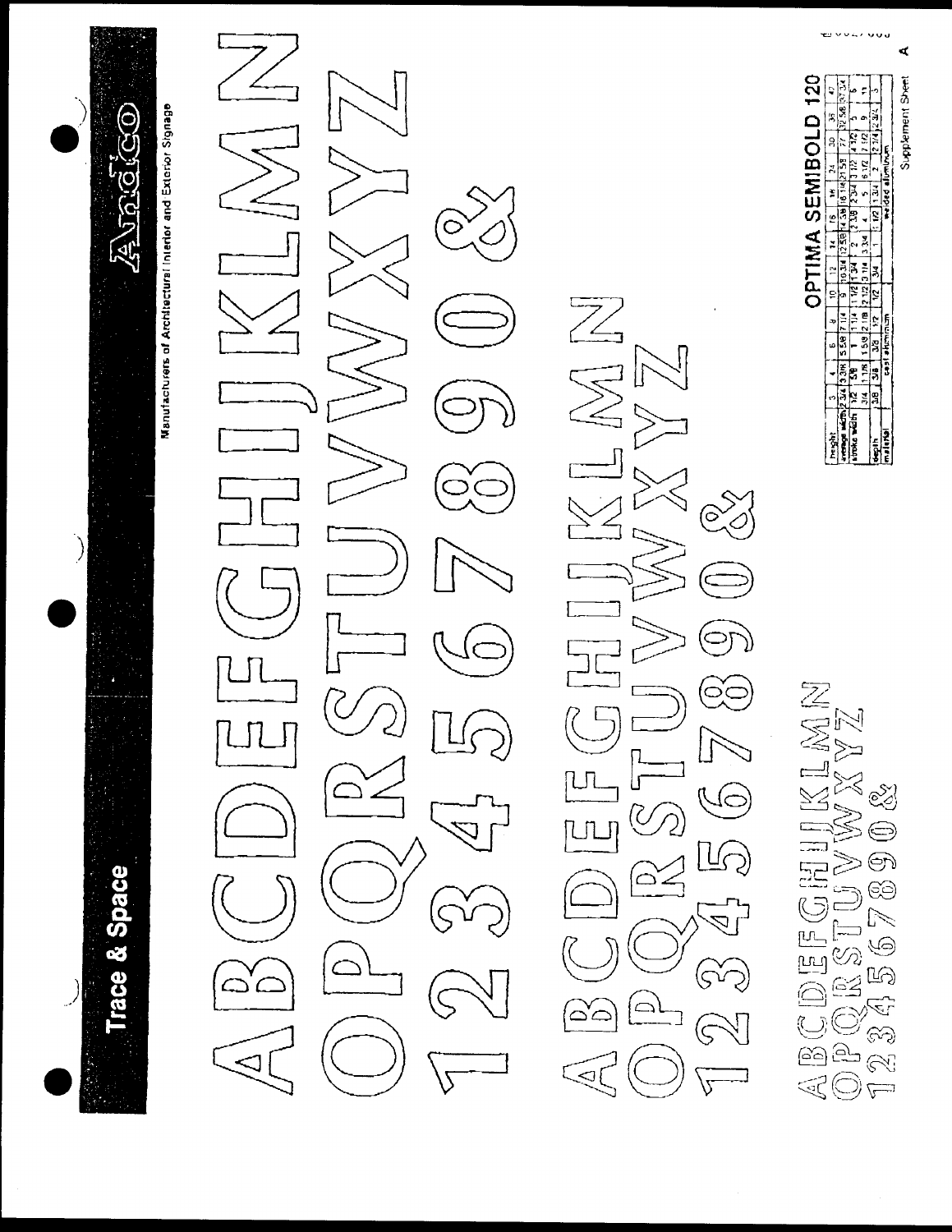